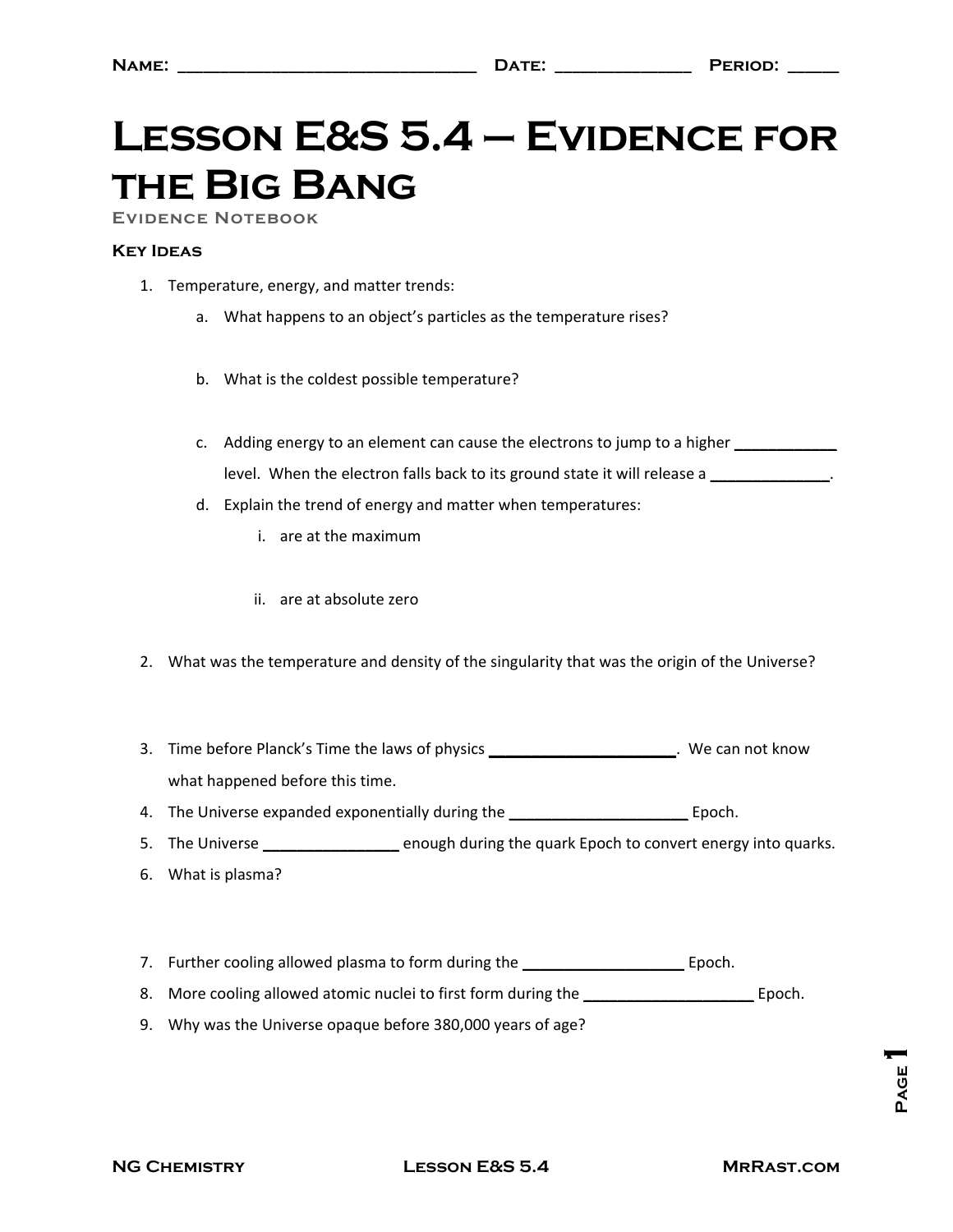- 10. What does recombination mean?
- 11. When the Universe cooled enough, recombination first occurred during the **\_\_\_\_\_\_\_\_\_\_** Epoch.
- 12. What allowed photons to escape AND cause the Universe to become transparent? *(explain in detail)*
- 13. What happened during the Galactic Epoch?
- 14. Stars began to form during the **\_\_\_\_\_\_\_\_\_\_\_\_\_\_\_\_** Epoch.
- 15. Hubble's Law
	- a. Hubble's Law states that galaxies are moving away from each other at speeds **\_\_\_\_\_\_\_\_\_\_\_\_\_\_** to their distances apart.
	- b. Illustration what is meant by Hubble's Law: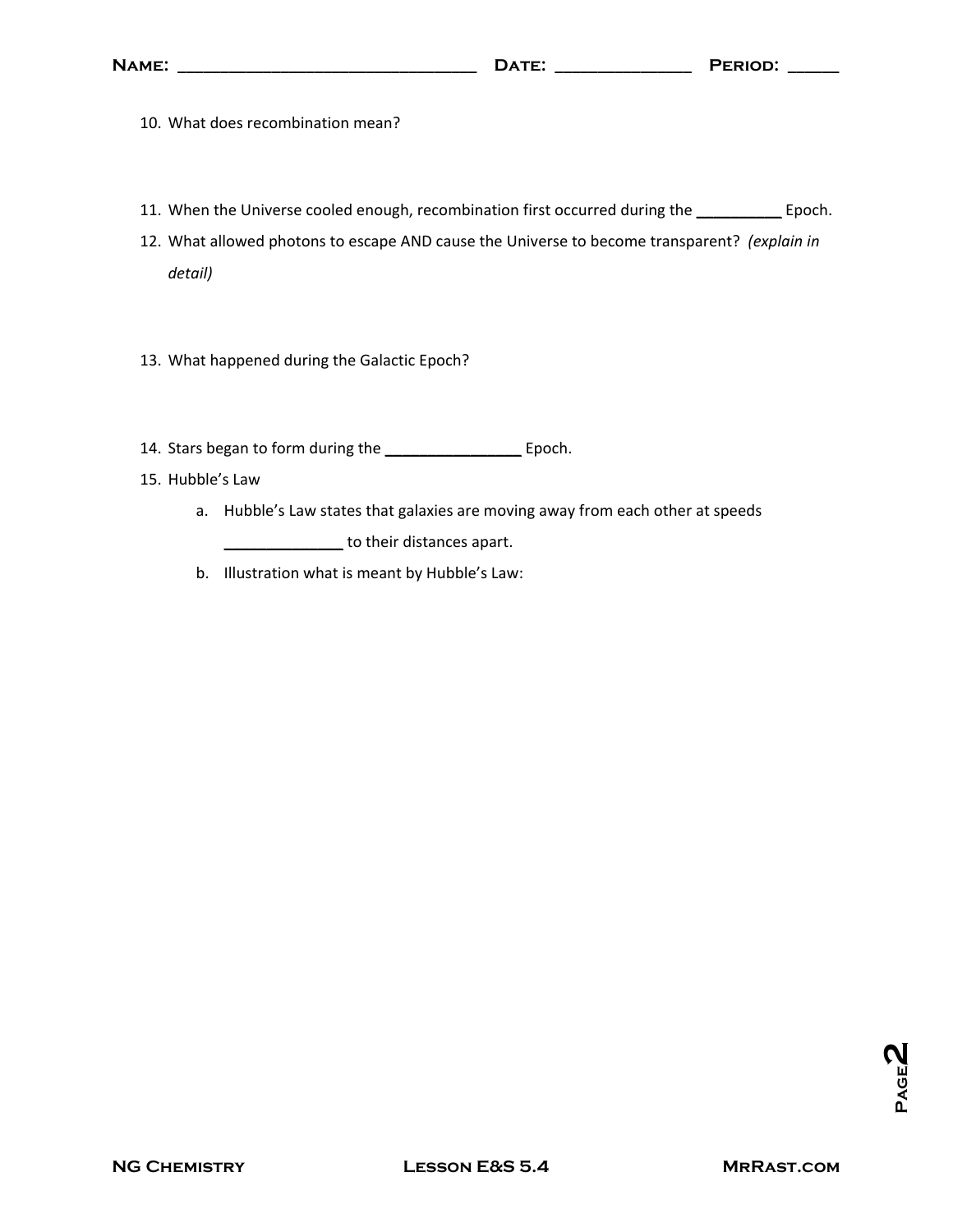| NAME: | $\overline{\Delta} \overline{\bf T} \overline{\bf F}^*$<br>JА.<br>.<br>____ | PERIOD: |
|-------|-----------------------------------------------------------------------------|---------|
|-------|-----------------------------------------------------------------------------|---------|

16. Use the diagram below to illustrate the following *(include times)*:

Big Bang, Planck's Time, Inflationary Epoch, Quark Epoch, Hadron Epoch, Nuclear Epoch, Atomic Epoch, Galactic Epoch, Stellar Epoch, Present

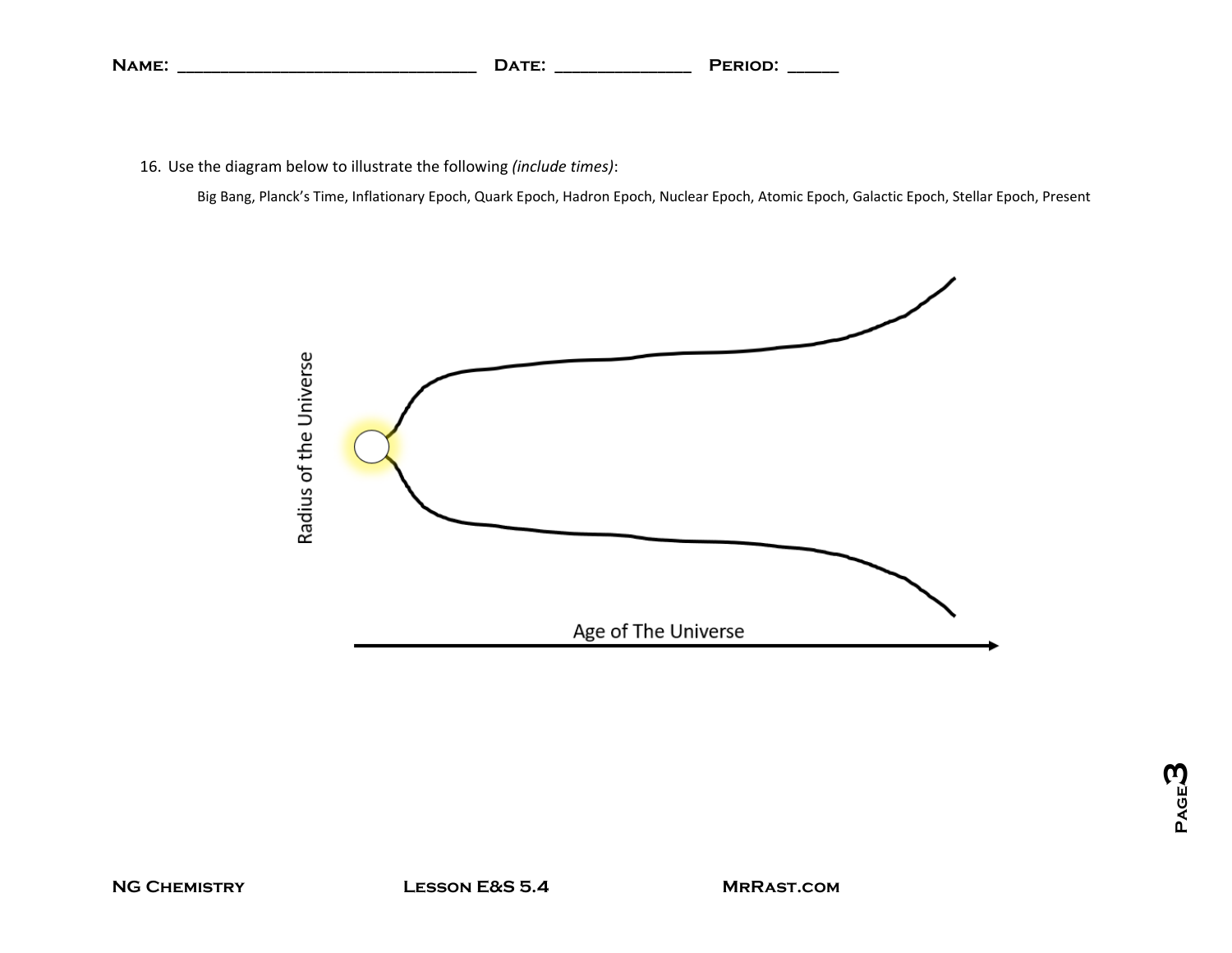| <b>NAME:</b>                                           | DATE:<br><u> 1980 - Jan Barbarat, politik politik (</u> | PERIOD: |  |  |
|--------------------------------------------------------|---------------------------------------------------------|---------|--|--|
| 17. Explain the Raisin-Bread Model with illustrations: |                                                         |         |  |  |
|                                                        |                                                         |         |  |  |

- 18. The energy from the Big Bang does not explain how the universe is expanding faster than it was before. The unknown force that causes this is called **\_\_\_\_\_\_\_\_\_\_\_\_\_\_\_\_**.
- 19. Illustrate and explain the four theories regarding the future for our Universe: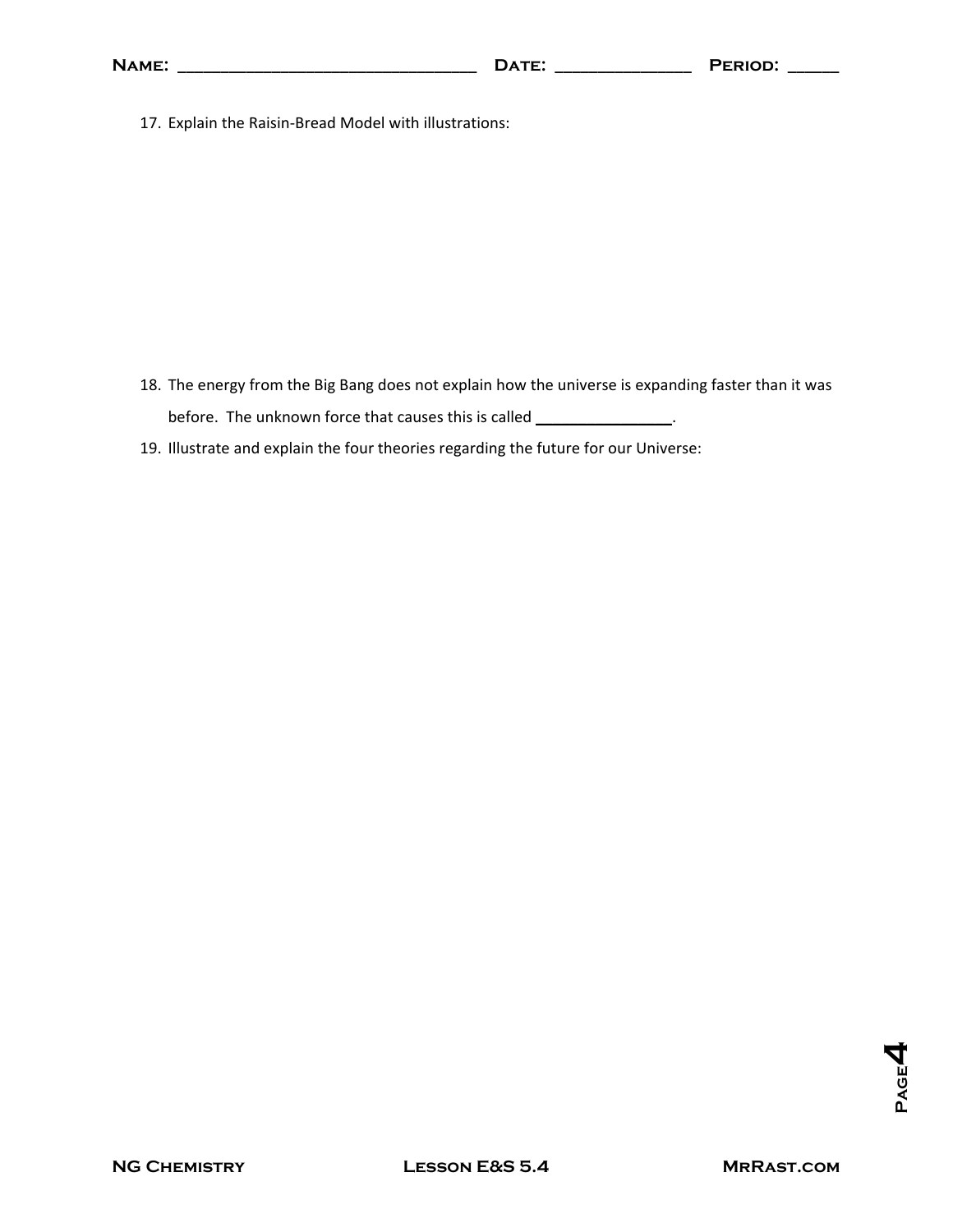## **Checkpoints**

20. The sketch below presents a different model of universe expansion, one in which expansion is in one direction from a single point. If X were Earth, how would a spectrum from galaxy A most likely differ from that of galaxy B?



a. Spectra A and B would not differ.

**\_\_\_\_\_\_\_\_\_\_\_\_**

- b. Spectrum A would show a redshift and spectrum B a blueshift.
- c. Spectrum A would show a redshift, and spectrum B would not be shifted.
- d. Spectrum A would show a blueshift and spectrum B a redshift.
- 21. Put the following terms associated with the evolution of the universe in order from earliest to most recent.

Transparent, Stable nuclei, Plasma, Complex molecules, Hydrogen atom

- 22. For each statement (a) through (d) below, identify whether it describes a process or characteristic associated with *hydrogen*, *helium*, or *both hydrogen and helium*.
	- a. This formed when cooling temperatures allowed collisions to form stable nuclei.
	- b. This Accounts for approximately 25% of the Universe's mass. **\_\_\_\_\_\_\_\_\_\_\_\_\_\_**
	- c. The amount of this would be different had our universe's rate of expansion been different.
	- d. Isotopes of this include deuterium and tritium.
- 23. Which of the following are true regarding the cosmic microwave background? *Choose all correct answers.*
	- a. Radiation released when the universe became transparent is an indication of the temperature at the time.
	- b. The expansion of the universe caused changes in visible‐light frequencies.
	- c. Detection of CMB from every direction in space indicates the universe is expanding in all directions.
	- d. If the universe were not expanding, we would observe the Universe's earliest generated light as visible light.

**PAGE<sup>5</sup>**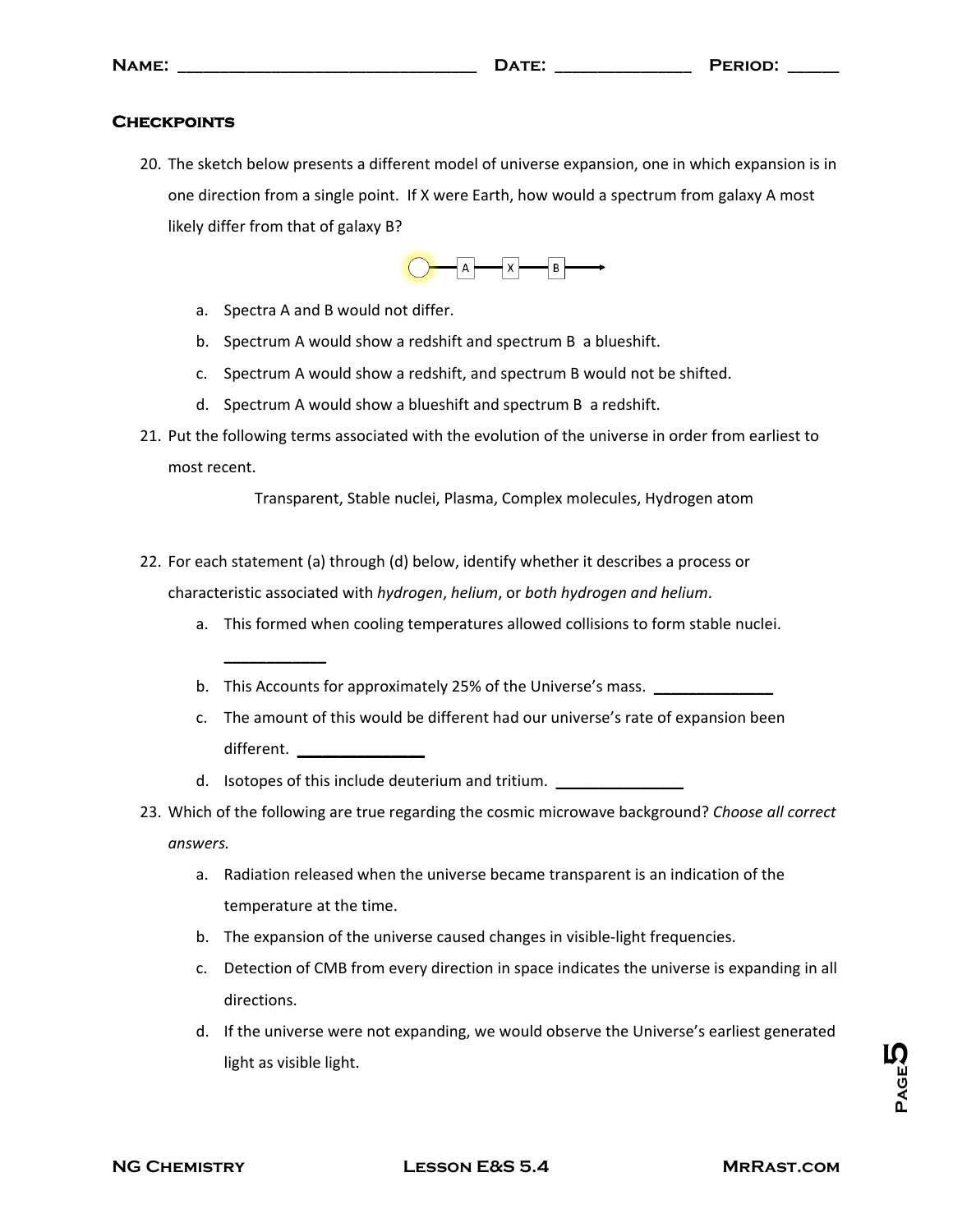| NAME: | $- - -$<br>.<br>and the state of the state of the state of the state of the state of the state of the state of the state of the | PFRIOD' |
|-------|---------------------------------------------------------------------------------------------------------------------------------|---------|
|       |                                                                                                                                 |         |

24. The first hydrogen and helium formed through the fusion of subatomic particles in the early universe. How do the relative abundances of hydrogen and helium in the present-day universe provide evidence for the big bang theory?

- 25. Observations of galaxy motion indicate that the universe is expanding in all directions. Do scientists infer, therefore, that the Milky Way's position in space is static? Choose the best answer.
	- a. No. The ratio of H:He indicates the rate of current expansion includes all objects in the universe.
	- b. Yes. The fact that CMB is coming from all directions as well further supports this conclusion.
	- c. No. If we were in another galaxy, the Milky Way would be travelling away from us.
	- d. Yes. If the Milky Way were moving too, we would see a different pattern of galaxy motion around us.
- 26. Observations of spectra from the Andromeda galaxy show that it is moving toward the Milky Way galaxy. Scientists estimate that the galaxies will merge in about 4 billion years. Is this evidence against the big bang theory? Explain your answer
- 27. Telescopes such as the Hubble Space Telescope allow us to see back in time. Use an example to explain what this means and how it is possible.

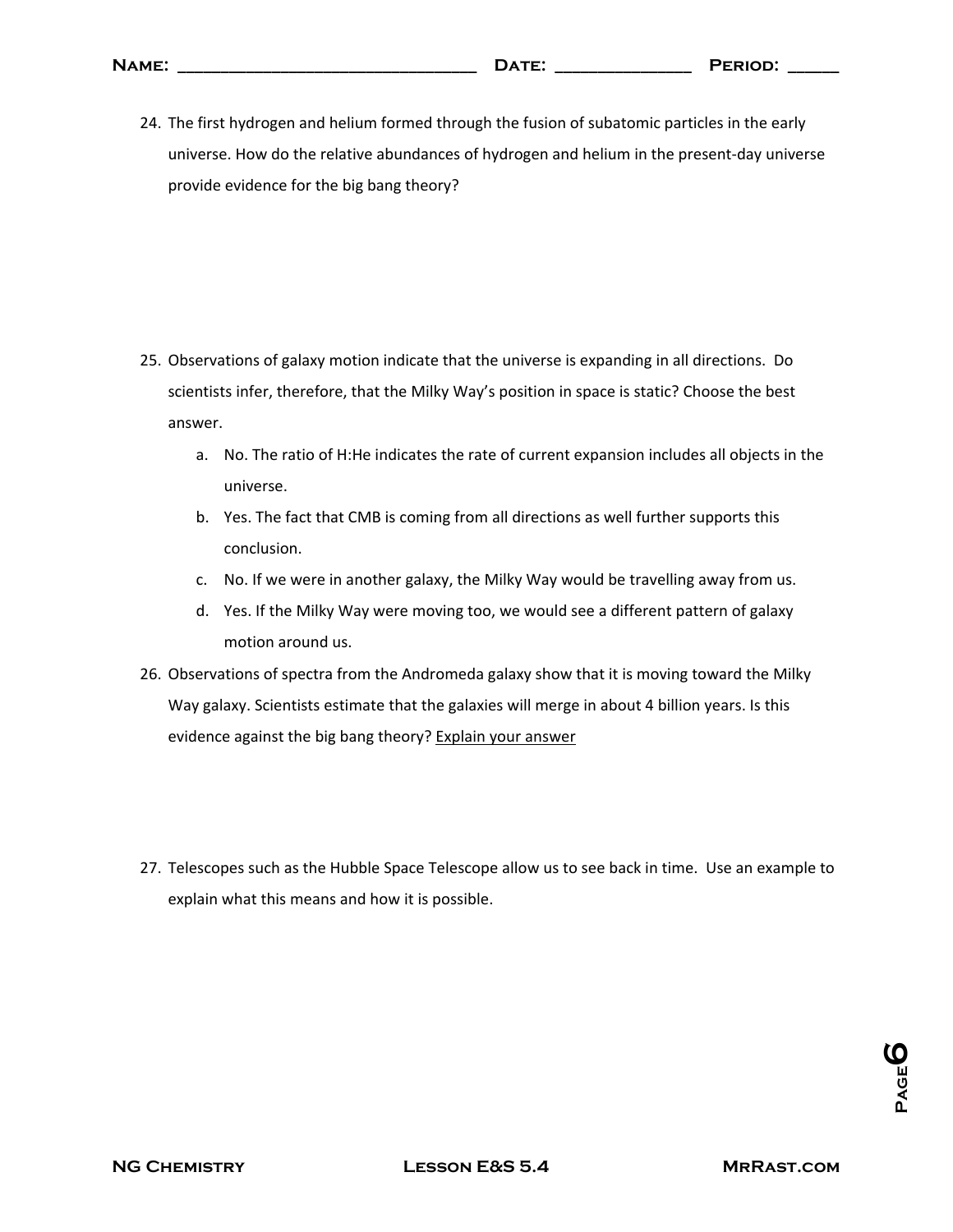| NAME: |                                                                                                                      | ּחמוּם אַ |
|-------|----------------------------------------------------------------------------------------------------------------------|-----------|
|       | .<br>the contract of the contract of the contract of the contract of the contract of the contract of the contract of |           |

28. Based on what you have learned so far, do you think it would be possible to detect light and create images of what the universe looked like in the seconds or minutes after the big bang? Explain your reasoning.

- 29. What is important about Hubble's discovery that there is a red shift in the spectra of galaxies?
	- a. It proves the Big Bang theory.
	- b. It suggests the existence of black holes.
	- c. It suggests that the universe is expanding.
	- d. It suggests that the universe is contracting.
- 30. How does the Cosmic Microwave Background Radiation (CMBR) mark an important milestone in the early history of the universe?
	- a. It marks time when the universe transitioned from opaque to transparent.
	- b. The CMBR originated from the initial force that triggered the Big Bang. It is the remnant energy from the previous universe.
	- c. The CMBR originated when the first massive stars in the universe began exploding as supernovas shortly after the Big Bang.
	- d. The CMBR originated as the first microwave radiation. It marks the time the universe first became energic enough to produce microwaves.
- 31. When did the universe begin?
	- a. 1 billion years ago
	- b. 10 million years ago
	- c. 14 billion years ago
	- d. 50 billion years ago